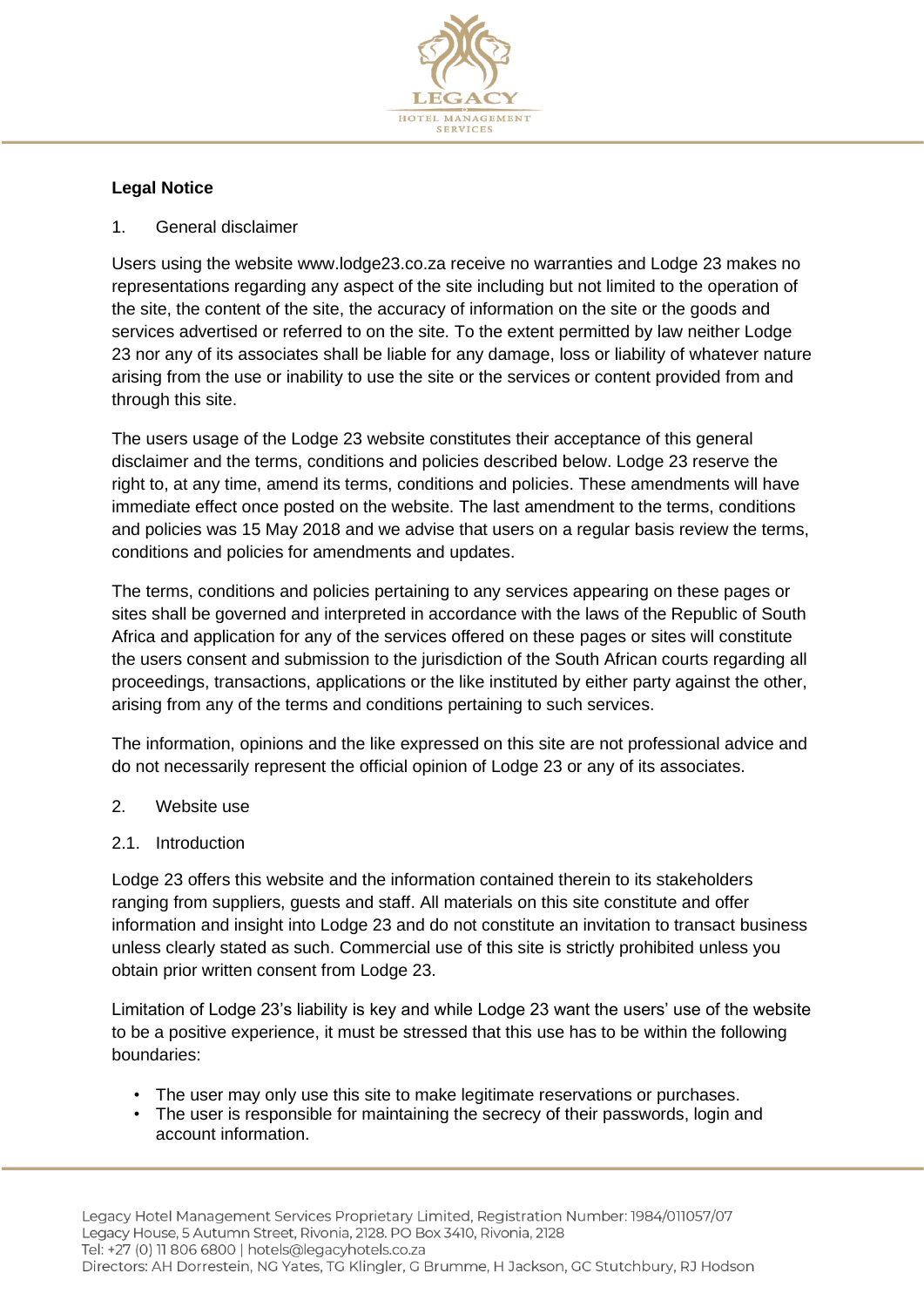

- Lodge 23 may, at any time and without advance notice or liability, terminate or restrict a user's access to all or any component of the site.
- The user may not use the site to: make any false, fraudulent or speculative reservation or any reservation in anticipation of demand; post or transmit any unlawful, threatening, libellous, defamatory, obscene, indecent, inflammatory, pornographic or profane material or any material that could constitute or encourage conduct that would be considered a criminal offense, give rise to civil liability, or otherwise violate any law.
- The user may not use information from this site in any type of bulk communications, including but not limited to, spam, junk mail, or chain letters, or for any other purpose that is unlawful.

### 2.2. Trademarks, Copyright, Licenses and Intellectual property

This website is solely for personal and non-commercial use. Trademarks, copyright, licenses and intellectual property made available on this website are owned by Lodge 23. Accordingly, content including but not limited to, graphics, databases, hyperlinks, private information, designs and agreements and any such similar or related materials are thus the property of Lodge 23 and as such are protected from infringement by South African and international intellectual property laws.

If you wish to use content as limited by the previous paragraph, please contact Lodge 23 via e-mail [enquiries@lodge23.co.za.](mailto:enquiries@lodge23.co.za) to obtain written consent to copy, distribute, reproduce, publish or transmit or use the information in any other form.

### 2.3. On-line reservations

The use of the website for on-line bookings and transactions are done in accordance with the applicable on-line reservations and cancellation policies.

### 2.4. Linking

### 2.4.1.Hyperlinks to Lodge 23

No person, company or website may link to the Lodge 23 website without written consent. Such permission can be obtained by emailing [enquiries@lodge23.co.za.](mailto:enquiries@lodge23.co.za) Permission may be withheld or granted subject to such conditions Lodge 23 may specify from time to time.

### 2.4.2.Framing, in-line links, crawlers or metatags

No person, company or website may frame in-line links, crawler or metatag the Lodge 23 website without written consent. Such permission can be obtained by emailing [enquiries@lodge23.co.za.](mailto:hotels@legacyhotels.co.za) Permission may be withheld or granted subject to such conditions Lodge 23 may specify from time to time.

### 2.4.3.Links provided to third-parties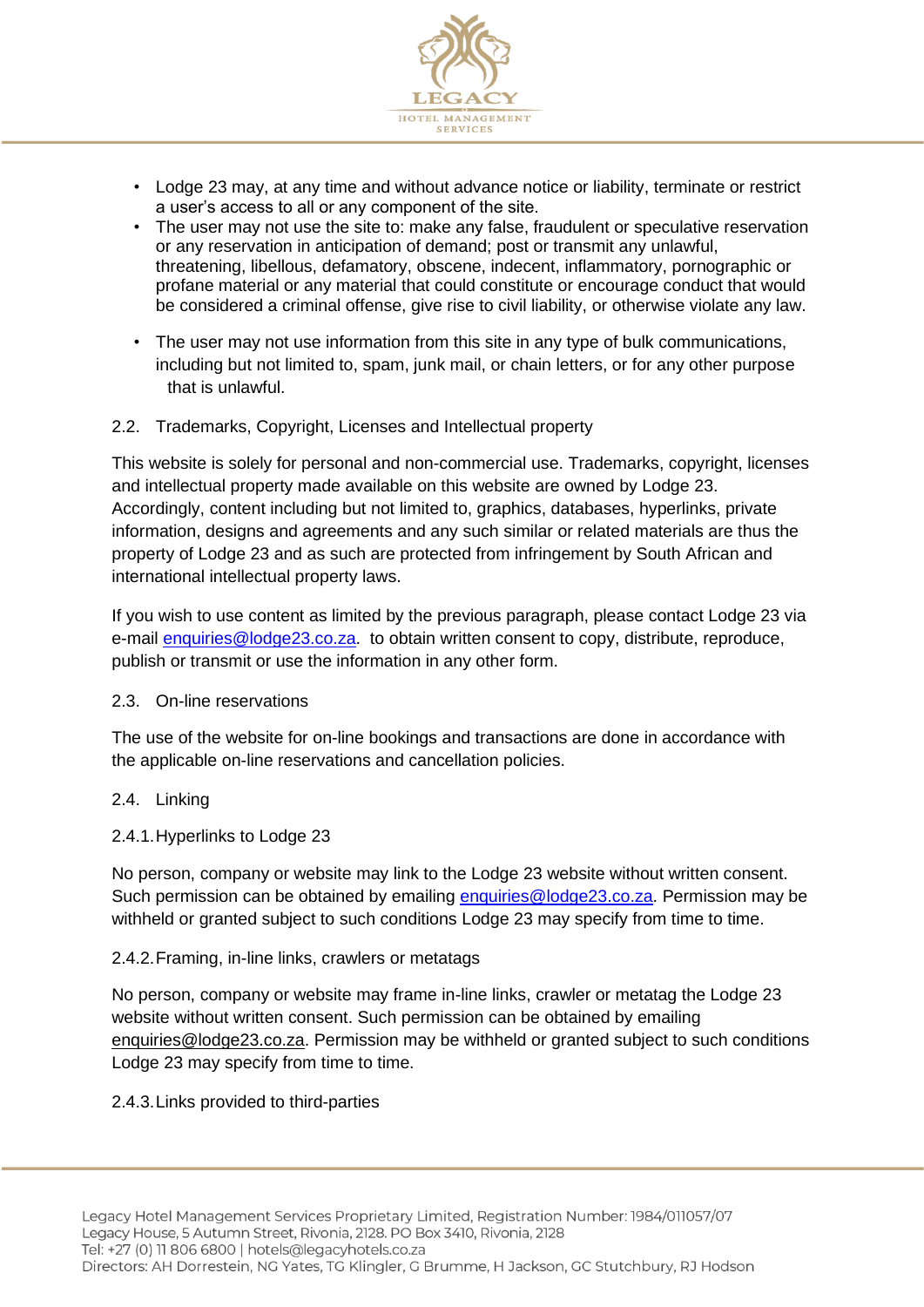

The Lodge 23 site may from time to time provide links to third party sites or resources. As Lodge 23 has no control over such sites and resources, the user acknowledges and agrees that Lodge 23 is not responsible for the availability of such external sites or resources, and does not endorse and is not responsible or liable for any content, advertising, products, or other materials on or available from such sites or resources. The user further acknowledges and agrees that Lodge 23 shall not be responsible or liable, directly or indirectly, for any damage or loss caused or alleged to be caused by or in connection with the use of or reliance on any such content, goods or services available on or through any such site or resource.

## 2.5. Children

Persons under the age of 18 or who have not been legally emancipated may use this website if the intent is to view and gather information. If the intent is to transact, communicate, link or use information contained in the website then supervision of a parent or guardian is required. If the user represents that they are of a sufficient legal age or status when using this website they will be legally bound by any legal obligations and liabilities that may arise out of the use of the website or its services being offered.

## 2.6. Warranties and limitation of liability

Lodge 23 has made every effort to ensure information presented in the website is true and accurate. It is however accepted that Lodge 23 will not be liable for any damages, losses or injury caused by, including but not limited to, any failure of performance, error, omission, interruption, defect, delay in operation of transmission, computer virus or line failure. It is also recorded that any information detailed on the website is not deemed as professional advice or instruction.

The user of the website also warrants to Lodge 23 that every instruction and all information given shall be accurate, true and correct.

## 2.7. Submissions

As a company Lodge 23 appreciates input and suggestions into ways to improve or alter operational and or business processes to improve products and services to patrons of its properties. Lodge 23 has on-going projects and development teams looking at various ideas which could be similar to submitted suggestions.

To eliminate any possible misunderstanding it is company policy not to accept unsolicited ideas, concepts, notes, drawings, suggestions or any information that may attach ownership debates. If the user feels strongly about a specific submission, they must be aware that once the submission is made it becomes the exclusive ownership of Lodge 23. This ownership attracts unrestricted use for whatsoever purpose commercial or otherwise, without compensation to the provider.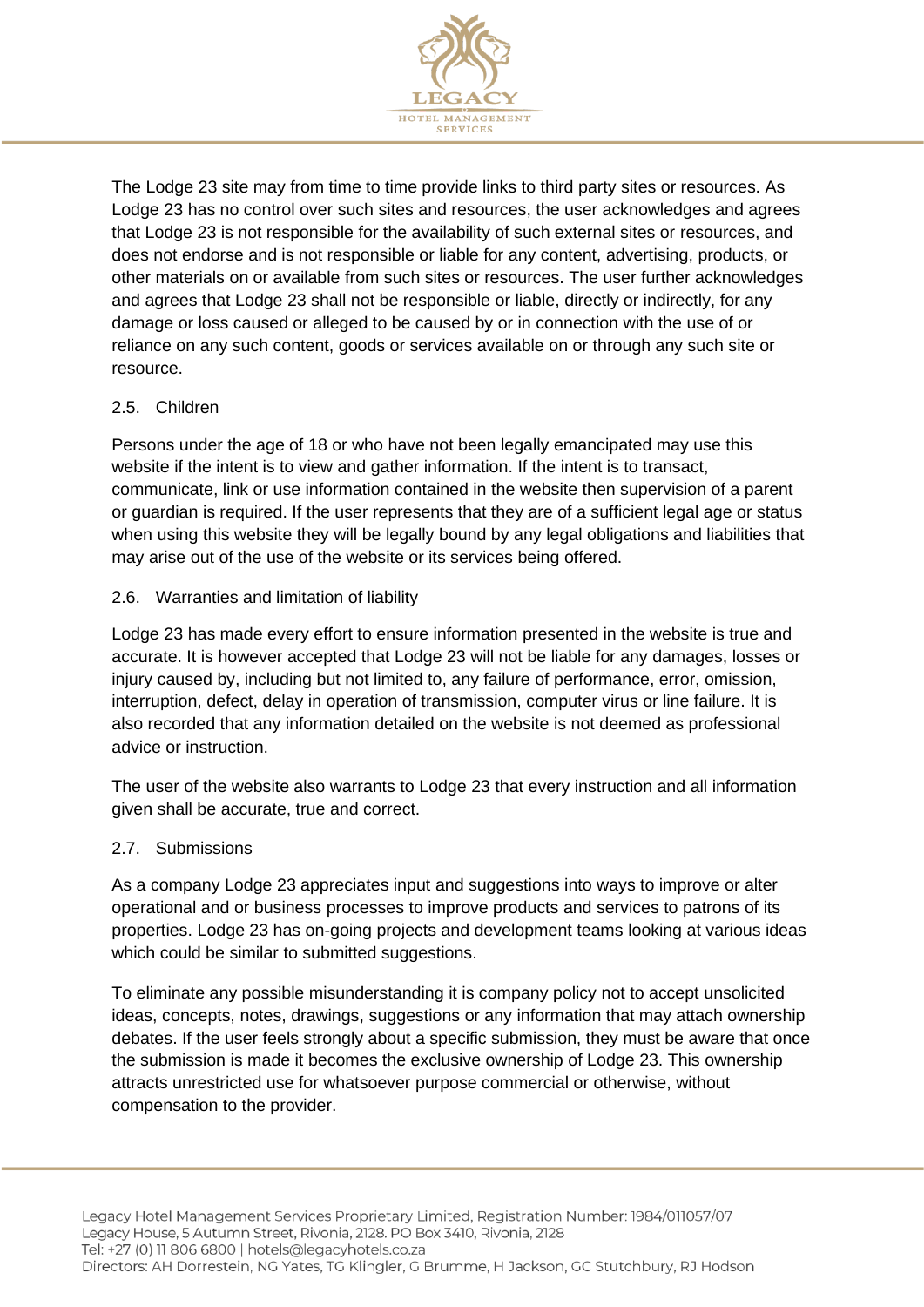

## 2.8. Digital signature provisions

The user represents and warrants that they have the legal right, power and authority to agree to these terms and conditions on their behalf and the member, buyer, supplier or other entity on whose behalf they may be acting while participating in the site. The user also warrants that their use of the website is completely valid, has legal effect, is enforceable, and is binding on, and non-refutable by the user and the member, buyer, supplier or other entity on whose behalf the user is acting.

## 2.9. Security

While reasonable measures are taken to ensure the security and integrity of information submitted to the Lodge 23 site, Lodge 23 cannot under any circumstances be held liable for any loss or other damage sustained by a user or users as a result of the intentional or accidental access by a third party.

## 2.10. Availability

Lodge 23 will make its best efforts to ensure the availability of the system. It however does not guarantee availability and it will from time to time schedule routine maintenance that will impact on availability.

## 3. Privacy and protection of personal information policy

Lodge 23 is aware of the need and legalities of Internet privacy and intends treating it in accordance with the following policy:

Lodge 23 will take every precaution to protect users' information. When a user submits personal and private information to Lodge 23 via the website, the information is protected both on-line and off-line.

Lodge 23 confirms that it does use collection agents knows as "Cookies" which enable servers to identify repeat uses, user's location, monitor usage trends and to facilitate the ongoing use of any on-line services. This tool ensures the user a more dynamic interaction with the Lodge 23 website but is optional and may be switched off by denying cookies in the users' website settings.

Lodge 23 uses Google AdWords Remarketing to advertise across the Internet. AdWords remarketing will display relevant ads tailored to you based on what parts of the website you have viewed by placing a cookie on your machine. This cookie does not in any way identify you or give access to your computer. Google AdWords Remarketing allows Lodge 23 to tailor its marketing to better suit the users' needs and only display ads that are relevant to the user. The user can opt out via Google's [Ads Settings.](http://www.google.com/settings/ads)

Lodge 23 will not sell, share, or rent this information to others in ways different from that which is disclosed in the website or in other forms of communication. Lodge 23 will however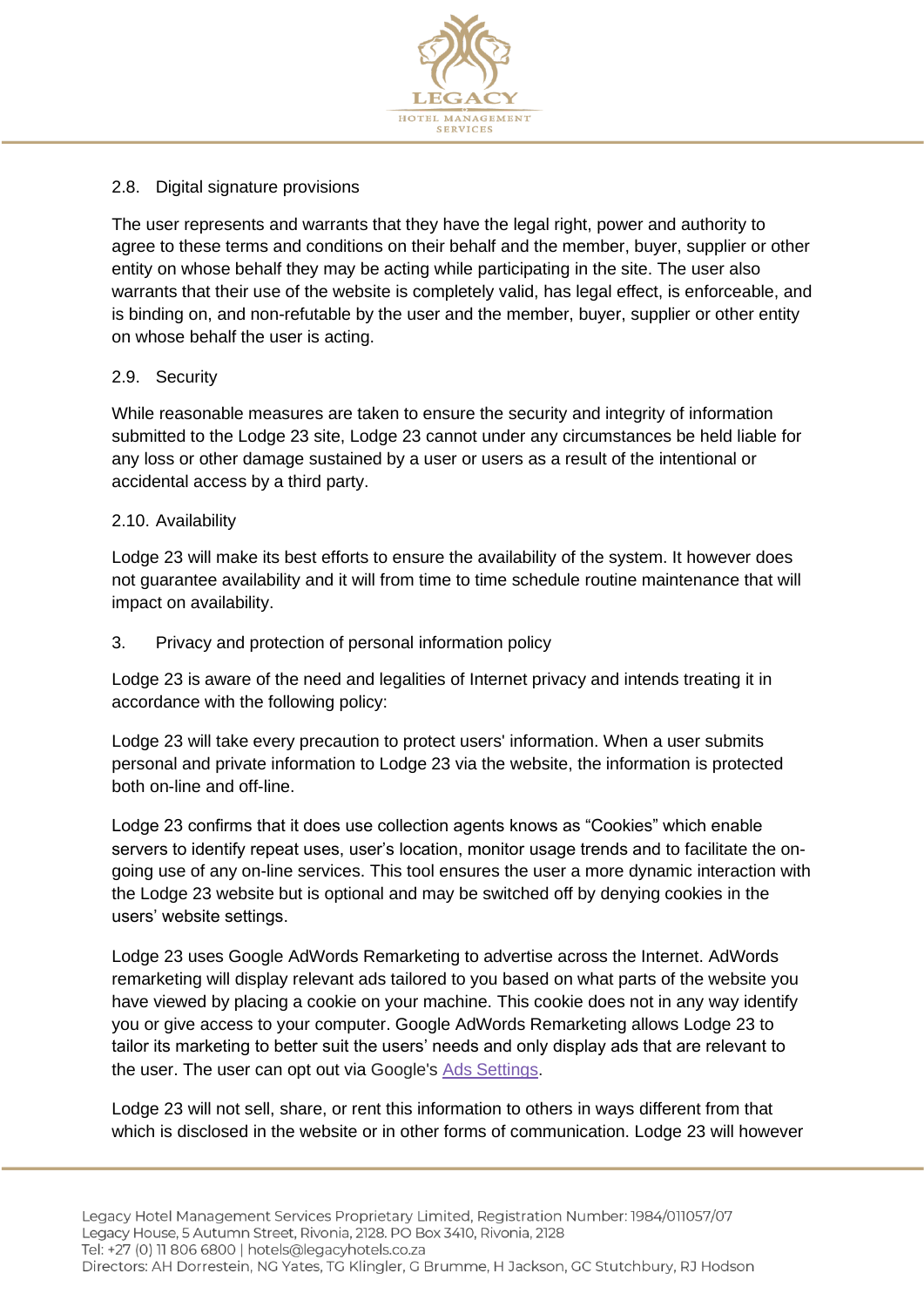

disclose information in order to comply with applicable law, legal notices served on it, or in defending its rights or property.

- 4. On-line reservations and cancellation policies
- 4.1. Reservations
- 4.1.1.All rates quoted are on a room only per night basis unless otherwise indicated.
- 4.1.2.All rates are for accommodation only unless otherwise specified.
- 4.1.3.All bookings are subject to availability.
- 4.1.4.Rooms will be kept until 18h00 on day of arrival unless otherwise assured or guaranteed.
- 4.1.5.Full pre-payment of accommodation amount is required in order to secure your booking.
- 4.1.6.Check-in is after 14h00 and check-out is before 10h00. Country specific terms and conditions may apply.
- 4.1.7.Rates are non-commissionable unless stated otherwise.
- 4.1.8.All accommodation bookings made on this website are subject to the Lodge 23 conditions of residence.
- 4.1.9.Rates are subject to availability and fluctuations.
- 4.2. Cancellations
- 4.2.1.Cancellations for two or less rooms within 48 hours prior to arrival will be subject to a full cancellation fee of the value of the accommodation booked.
- 4.2.2.Cancellations for three to nine rooms within seven days prior to arrival will be subject to a full cancellation fee of the value of the accommodation booked.
- 4.2.3.Cancellations ten rooms or more, group cancellation policy will apply.
- 4.2.4.Guaranteed reservations will be held for first night only, after which the accommodation will be released.
- 4.2.5.Rates may be subject to change.
- 4.2.6.Further terms and conditions may apply.
- 4.3. Other vital country specific on-line reservation and cancellation information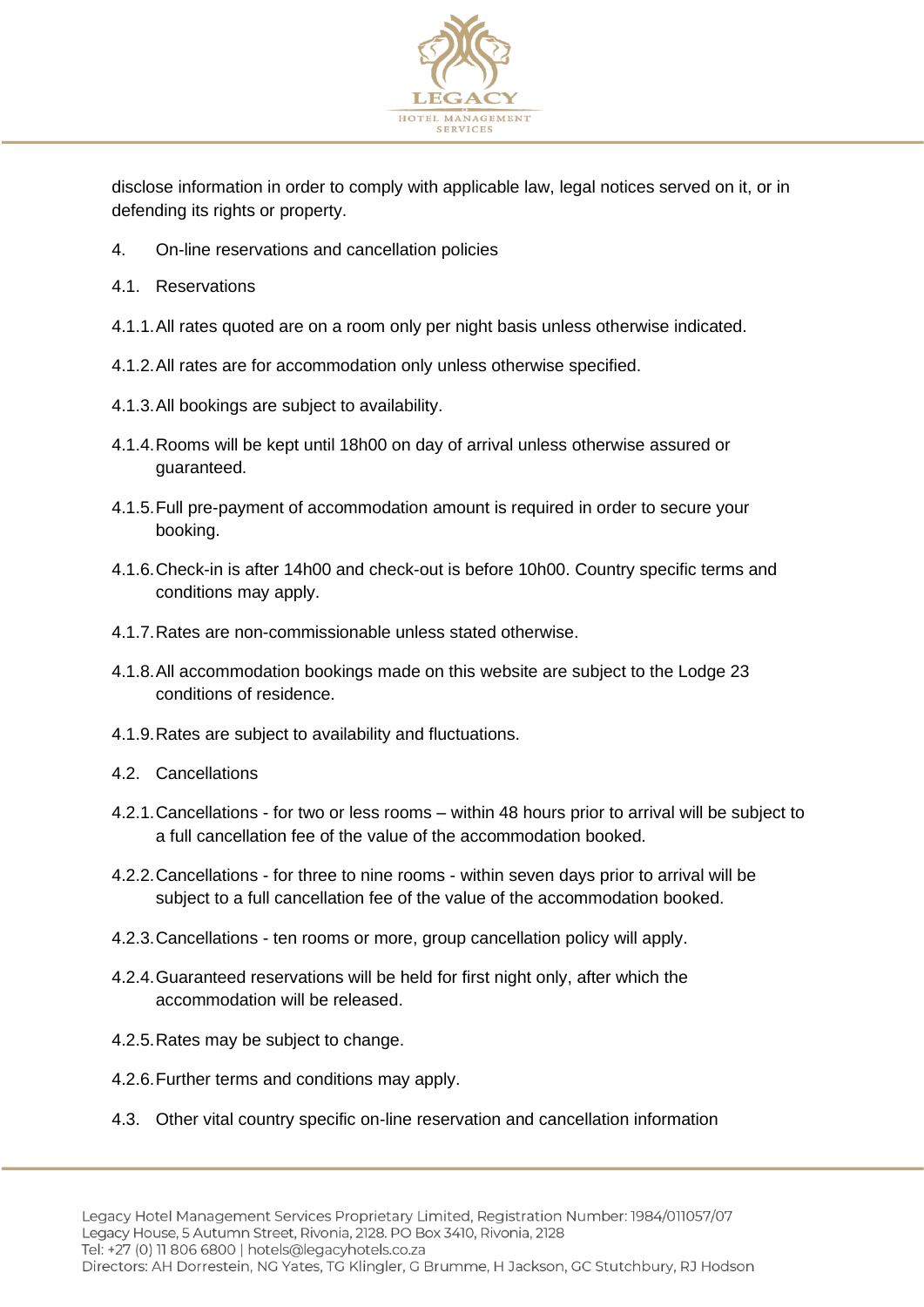

- 4.3.1 Rates quoted in South African Rands are inclusive of VAT @ 15%.
- 4.3.2 Rates exclude any tourism levy, which is in place or may be imposed in the future. All rates are based on present market conditions, levies, taxes, imposts, currency rate (against Namibian Dollar, US Dollar, British ₤ and the Euro), labour, products and service charges in the countries in which Lodge 23 operates. Lodge 23 reserves the right to amend quoted tariffs in its sole discretion should there be any changes in the above, which are beyond the reasonable control of Lodge 23 and will materially impact the business of Lodge 23.
- 4.4 HOTELS AND LODGES Conditions of residence
- 4.4.1 For the purpose of this document the Hotel will mean Lodge 23
- 4.4.2 The signatory to the registration card ("the guest"), by his or her signature, warrants that the guest is duly authorised to sign for and bind all persons accompanying the guest, or visiting the guest or his accompanying party ("the guest's party"), to these conditions of residence and, failing such authority, the guest agrees to be personally liable for all amounts arising from the residence of himself and the guest's party at the Hotel.
- 4.4.3 The guest and the guest's party agree to pay, not later than the time of departure (unless prior written arrangements have been made with the management of the Hotel), the room rate as determined by the Hotel for the period of the guest's and the guest's party's residence at the Hotel, together with any other amounts relating to such residence (including, without limitation, those in respect of food and beverages consumed by the guest and/or the guest's party during such residence), together with Value-Added Tax incurred by the guest and/or the guest's party during such residence. Periodic payments must be made, on demand, if an account exceeds the credit limit designated by the Hotel. Invoices are payable on presentation to the guest and/or the guest's party.
- 4.4.4 A certificate from the Hotel management detailing the indebtedness of the guest and/or the guest's party, shall be presumed to be true for all purposes including any action instituted by the Hotel against the guest and/or any of the guest's party unless it is disproved by the guest and/or any of the guest's party.
- 4.4.5 In the event the guest and/or any member of the guest's party leaves behind goods at the Hotel, the Hotel will make all reasonable efforts to contact the guest in order to facilitate the return of the goods. In the event that goods remain unclaimed despite these reasonable efforts, and the lapse of a period of three months, the guest authorises the Hotel to dispose of the goods in any way that Management may determine. The guest also agrees to forfeit any rights to said, unclaimed, goods.
- 4.4.6 The guest hereby agrees, on behalf of himself and the guest's party, that it is a condition of the guest's/their residence at the Hotel that the Hotel shall not be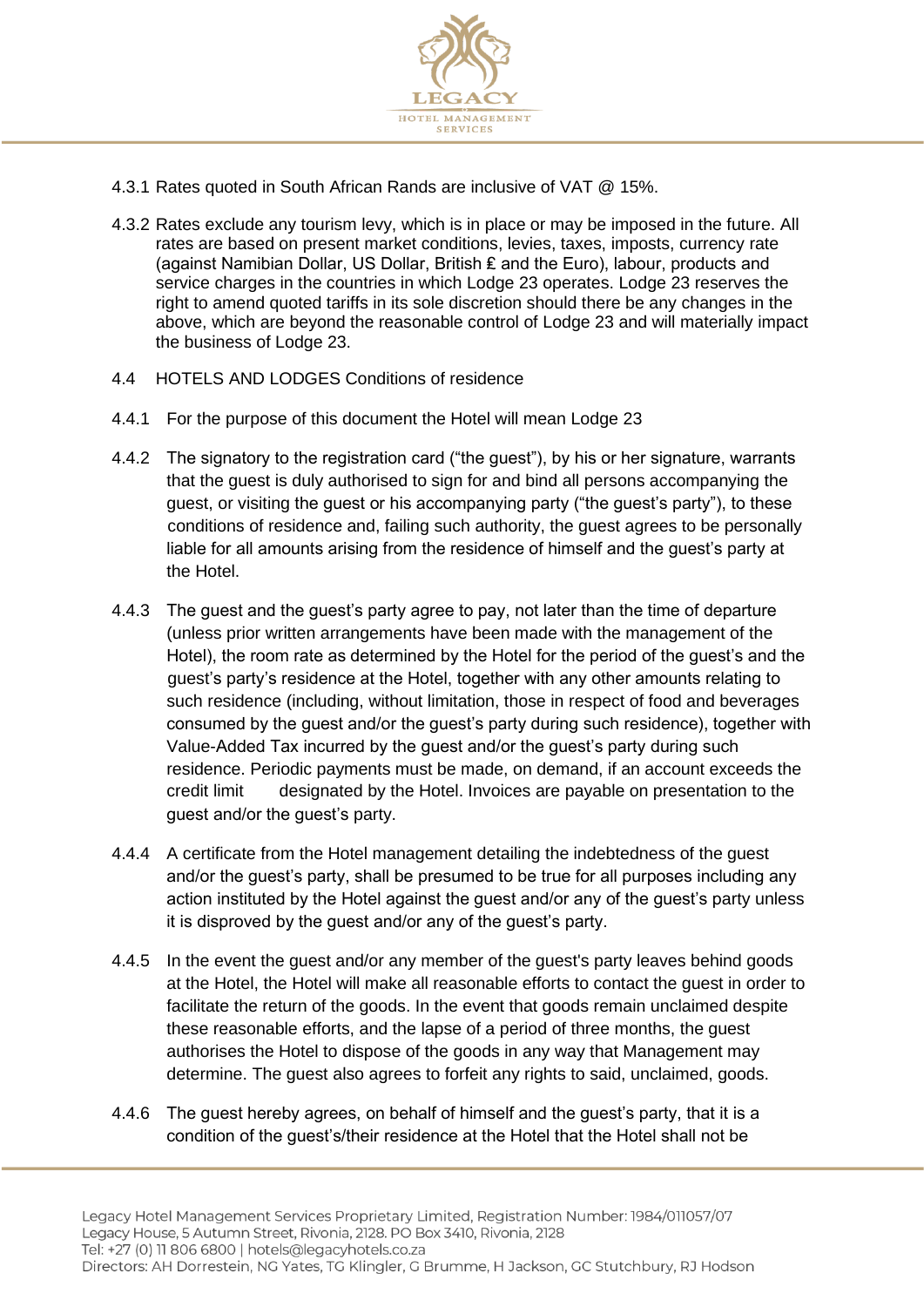

responsible for any injury to or death of a guest or a member of the guest's party, or the loss of, damage to or destruction of any property of the guest and/or the guest's party, whether arising from fire, theft or any other cause, and by whomsoever caused, including arising from the negligence (other than gross negligence) of any person in the employ of the Hotel, or any of its management or agents.

- 4.4.7 The guest and/or the guest's accompanying party may hand to the Hotel for safekeeping money and/or valuables, whereupon a special receipt will be issued accordingly. Money and valuables stored by the Hotel or placed in any room safes, are stored and placed at the guests own risk.
- 4.4.8 The guest indemnifies and holds the Hotel, its management, employees and agents, harmless, to the maximum extent permitted in law, against all loss, liability, cost, damage or claim which the Hotel may suffer as a result of the guest's and/or the guest's party's (a) breach of these conditions of residence, and/or (b) their acts or omissions while resident at the Hotel, and/or (c) their death, injury or loss of property incurred whilst being transported to or from or travelling on the Hotel precinct and/or (d) the injury to or death of the guest or any member of the guest's party, or the loss of, or damage to any property of the guest and/or the guest's party, whether arising from fire, theft or any other cause, and by whomsoever caused, including arising from the negligence (other than gross negligence) of any person in the employ of the Hotel, or any of its management or agents.
- 4.4.9 The guest, on behalf of the guest and the guest's party, hereby consents to the jurisdiction of the Magistrate's Court in respect of any action or proceeding, which may arise in respect of these conditions of residence. Notwithstanding what is stated above, the Hotel shall be entitled to bring actions or proceedings in any other Court where such proceedings would, but for the foregoing consent, fall outside the jurisdiction of the Magistrate's Court. These conditions of residence shall be governed and interpreted in accordance with the laws of the country in which the hotel is situated and no laws of any other jurisdiction will apply.
- 4.4.10 Where appropriate, the masculine gender shall include the feminine gender (or vice versa), and the singular shall include the plural.
- 4.4.11 The guest acknowledges, on behalf of himself and the guest's party, that any wireless or fixed line internet connections are unsecure, and that the guest/they use(s) the wireless internet connection provided by the Hotel at the guest's/their own risk.
- 4.4.12 The guest acknowledges, on behalf of himself and the guest's party, that the guest has been requested to read the fire notice in the rooms to be occupied by the guest and the guest's party and to ensure safer protection of valuables by utilising the room safe, or safety deposit boxes at reception.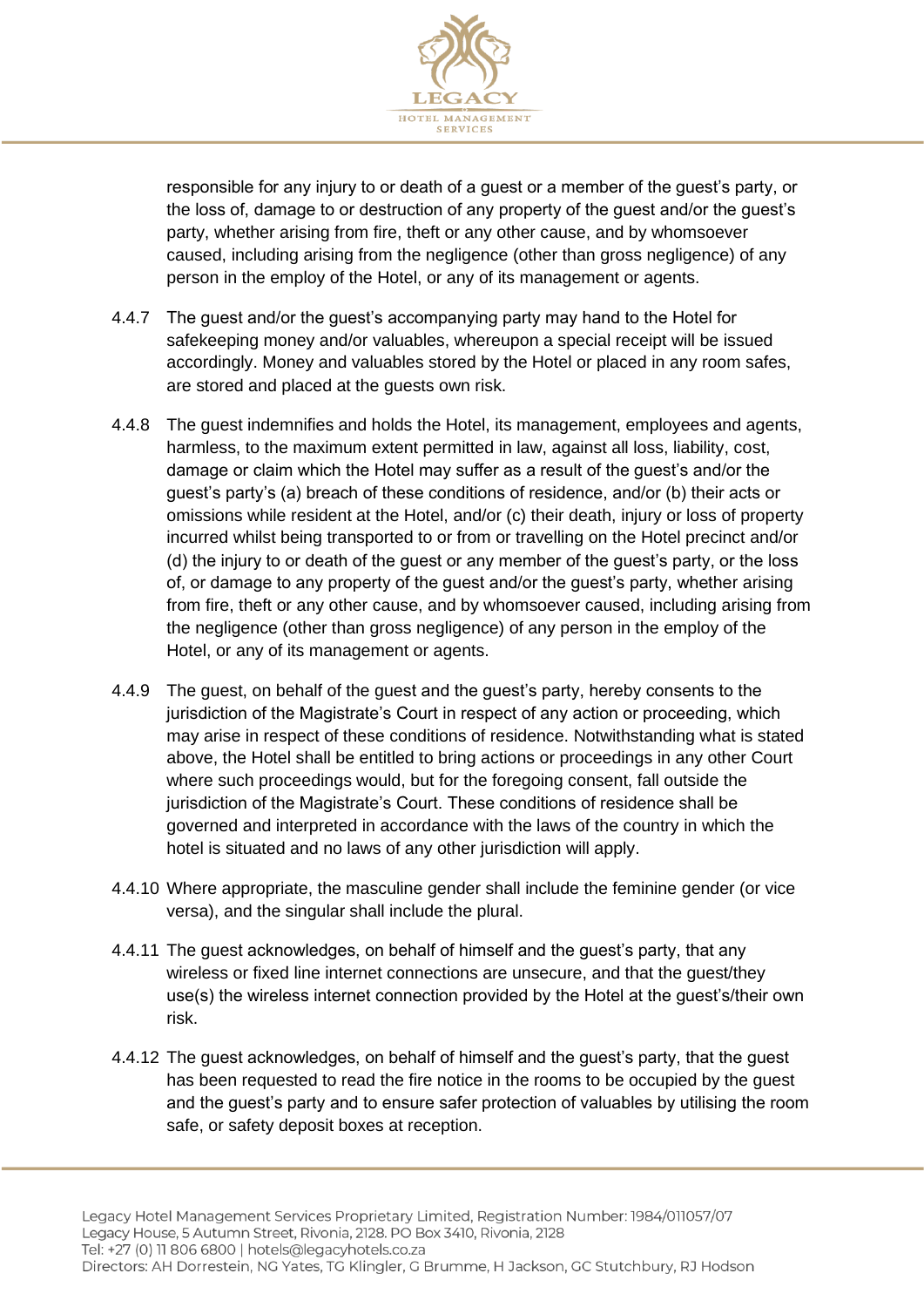

4.4.13 The guest acknowledges that the Hotel is situated in a game reserve containing wild animals (including reptiles and birds), insects and dangerous plants and that this constitutes an increased risk to the guest and the guest's party. The guest agrees on behalf of himself and the guest's party to obey all safety and conservation rules and regulations of the Hotel.

The room access card issued to the guest identifies him as a resident of the Hotel, and should be carried with him at all times in order to gain access to all residential areas until 10h00 on the day of departure unless access has been extended by personnel on duty at reception.

The room access card may be required to be produced when charging any items to the guest account, and will be valid until 10h00 on the day of your departure.

The guest must contact the front office duty manager should he lose the room access card. The guest to vacate his room by 10h00 on the day of departure.